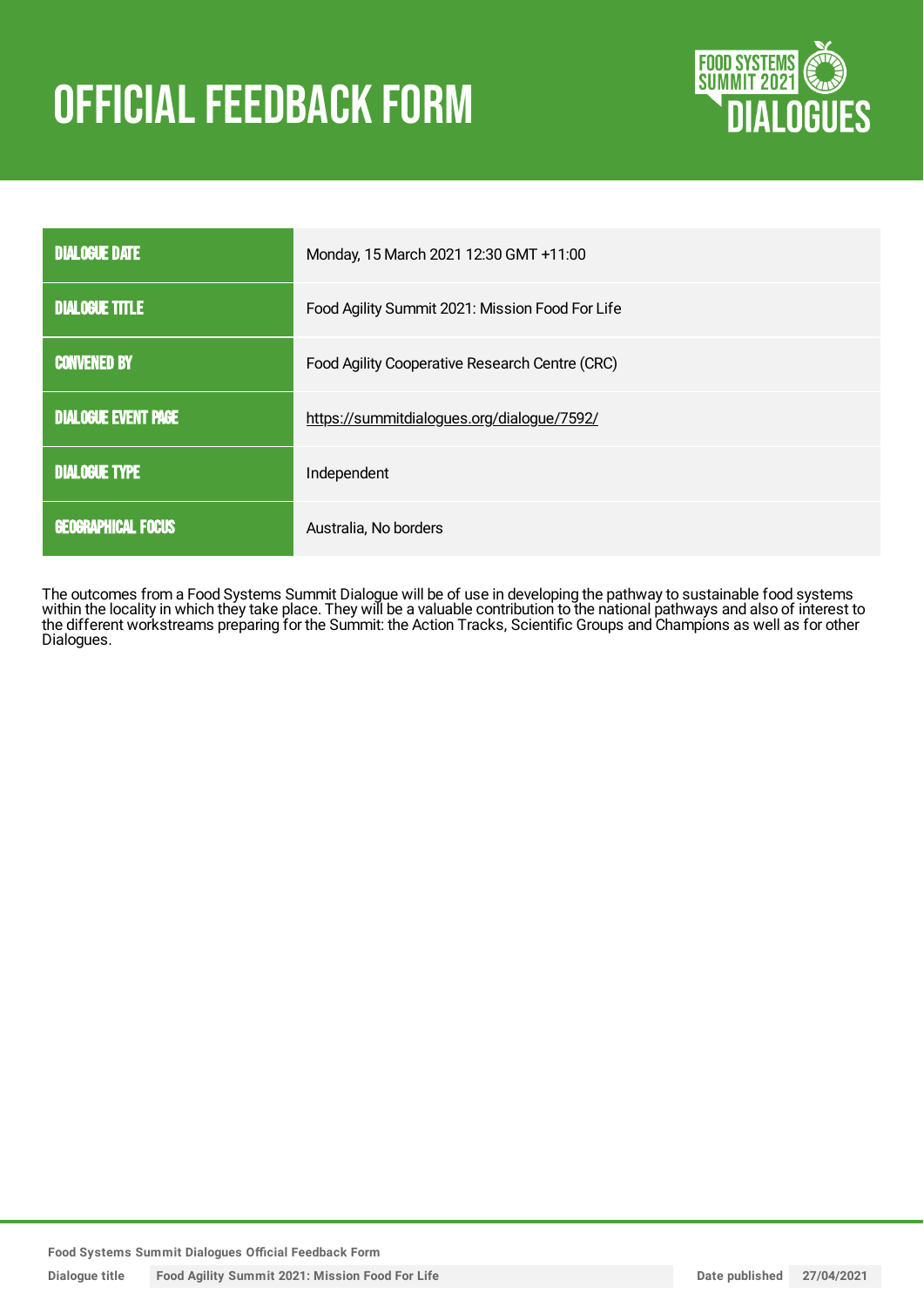## 1.PARTICIPATION



#### NUMBER OF PARTICIPANTS FROM EACH STAKEHOLDER GROUP

| Small/medium enterprise/artisan             | Workers and trade union                     |
|---------------------------------------------|---------------------------------------------|
| Large national business                     | Member of Parliament                        |
| Multi-national corporation                  | Local authority                             |
| Small-scale farmer                          | Government and national institution         |
| Medium-scale farmer                         | Regional economic community                 |
| Large-scale farmer                          | <b>United Nations</b>                       |
| Local Non-Governmental Organization         | International financial institution         |
| International Non-Governmental Organization | Private Foundation / Partnership / Alliance |
| Indigenous People                           | Consumer group                              |
| Science and academia                        | Other                                       |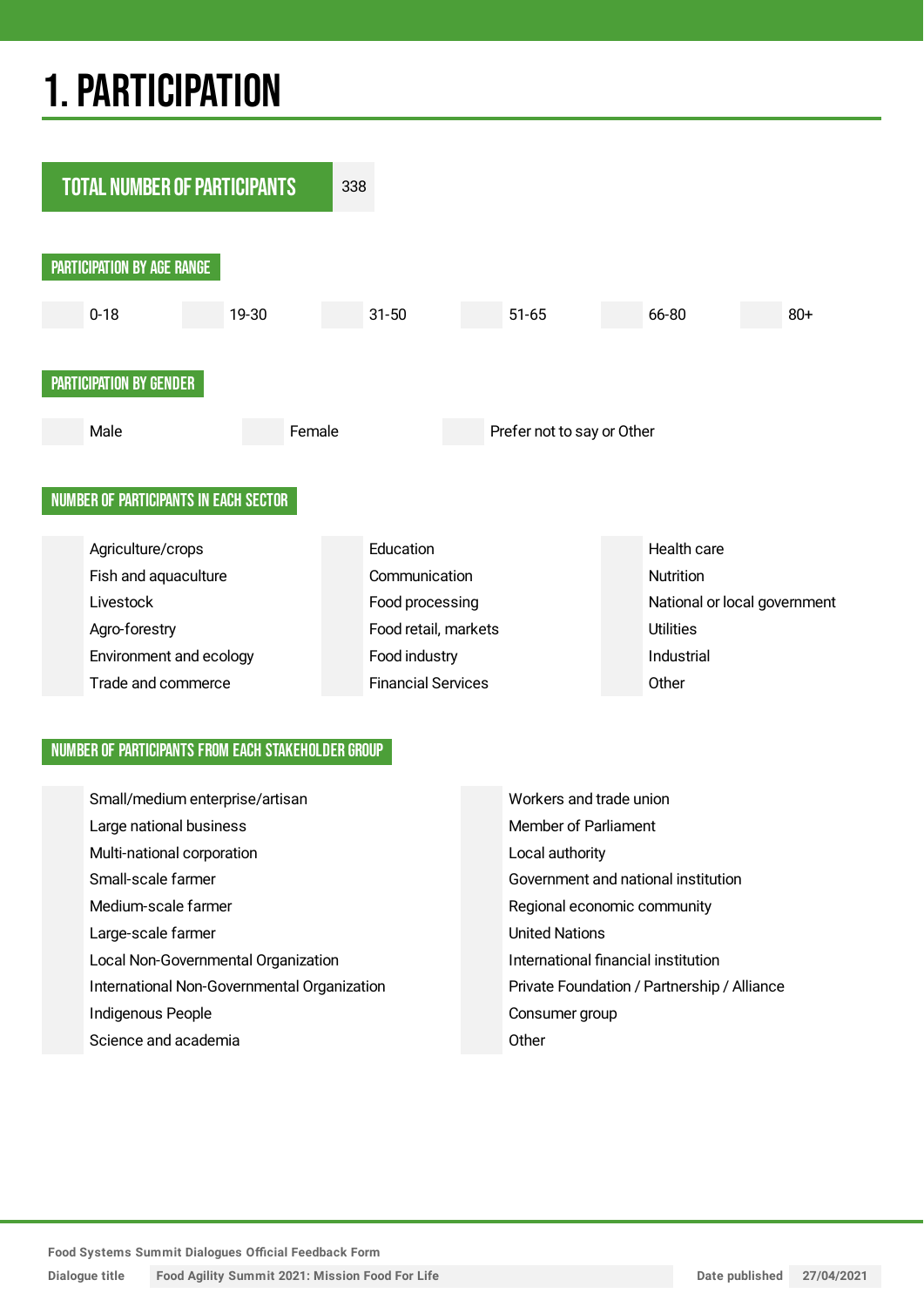## 2. PRINCIPLES OF ENGAGEMENT

#### HOW DID YOU ORGANIZE THE DIALOGUE SO THAT THE PRINCIPLES WERE INCORPORATED, REINFORCED AND ENHANCED?

In organising this dialogue, Food Agility aimed to embrace multistakeholder inclusivity by consulting with a network of more than 80 partners spanning the Australian food system. In addition, Australian and international experts from across the agrifood system were consulted. The Summit brought together leading experts to discuss big issues relating to data, digital and agrifood, acknowledging the complexity in the global food system and the synergies and differences in approaches and solutions across multiple industries and geographical areas.

#### HOW DID YOUR DIALOGUE REFLECT SPECIFIC ASPECTS OF THE PRINCIPLES?

The Food Agility Summit was joined by industry bodies and leaders in R&D, AgriTech, venture capital investment, agronomy, AI, cybersecurity and more. The event was an inclusive, respectful platform for people to share ideas, discuss solutions and build trust in forging new relationships. The summit exemplified the principles of complexity and multi-stakeholder inclusivity. For example, our panel exploring Australia's agtech industry (Hunting Unicorns in a Burgeoning Australian Agtech Industry) included venture capital investors as well as agtech scaleups to get perspectives from both sides of the proverbial fence. Our panel on industry-led innovation included policy makers, retail groups, industry bodies, and research to explore how collaboration between parties with conflicting priorities could best be achieved. And finally, in our panel The Rise of Sustainability, Climate Change, and Carbon Markets we heard from retail producers and equitable trade organisations and global tech about how these various issues impact all players in a supply chain and how they can work together to move towards a more sustainable and resilient food future. Building trust in sharing data was a key theme that spanned focus topics ranging from sustainability as a demand driver to AgTech solutions as productivity enhancing tools. Producers need trust to share data to enable development of decision-support tools. At the same time, consumers need trust in the sustainability of supply chains through the 'radical transparency' revealed by technology. By interweaving perspectives of retailers, ethical labels, AgTech start-ups, farmers and carbon market participants we were able to weave in the crucial theme of growing value through trusted supply chains.

#### DO YOU HAVE ADVICE FOR OTHER DIALOGUE CONVENORS ABOUT APPRECIATINGTHE PRINCIPLES OF ENGAGEMENT?

Ensuring a wide variety of perspectives on a panel will lead to both more robust discussion and a more engaging experience for your audience. Agreement can be powerful, but acknowledging complexity is thought provoking and stimulates exciting discussion.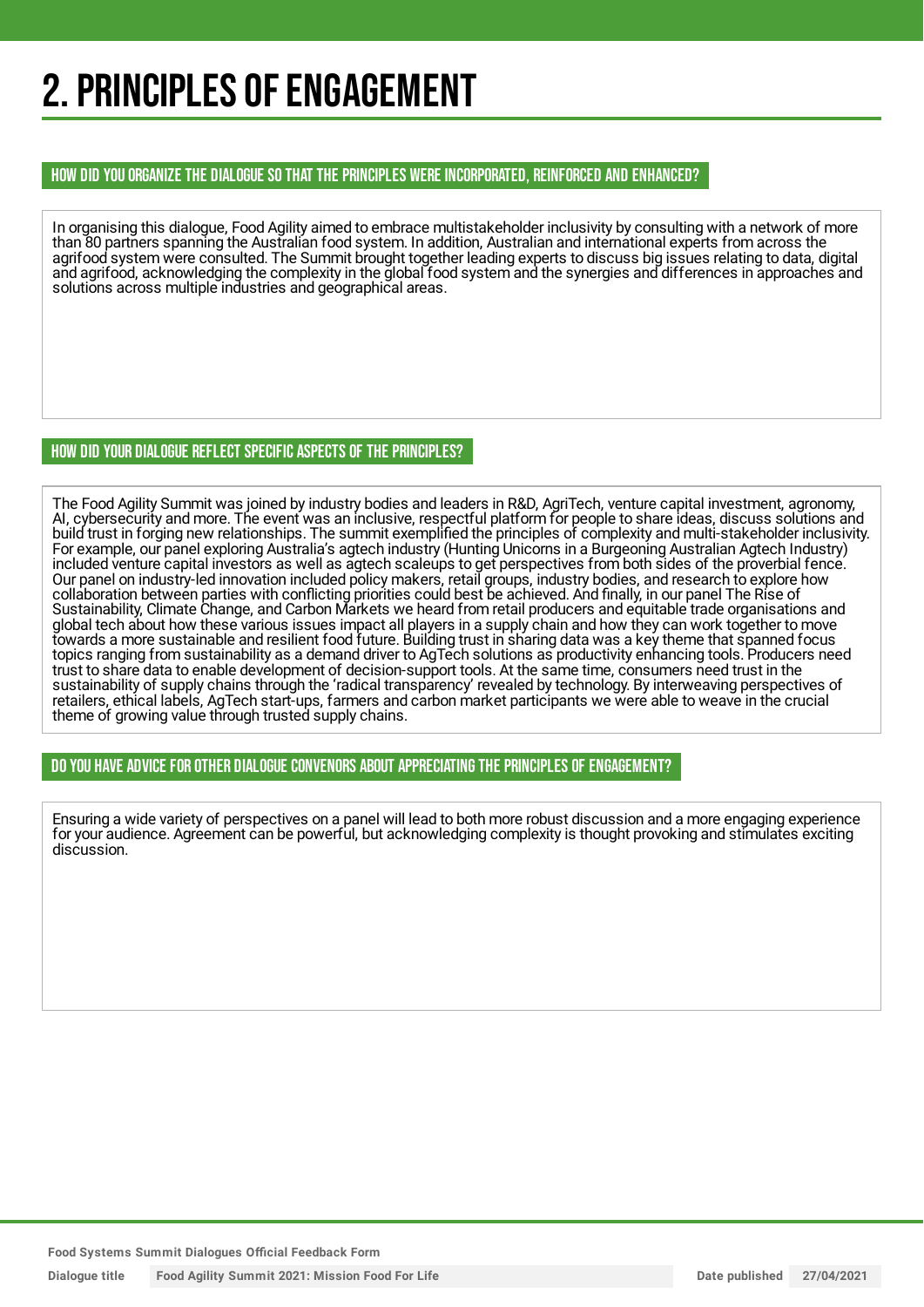## 3. METHOD

The outcomes of a Dialogue are influenced by the method that is used.

DID YOU USE THE SAME METHOD AS RECOMMENDED BY THE CONVENORS REFERENCE MANUAL?

**Yes** ✓ **No**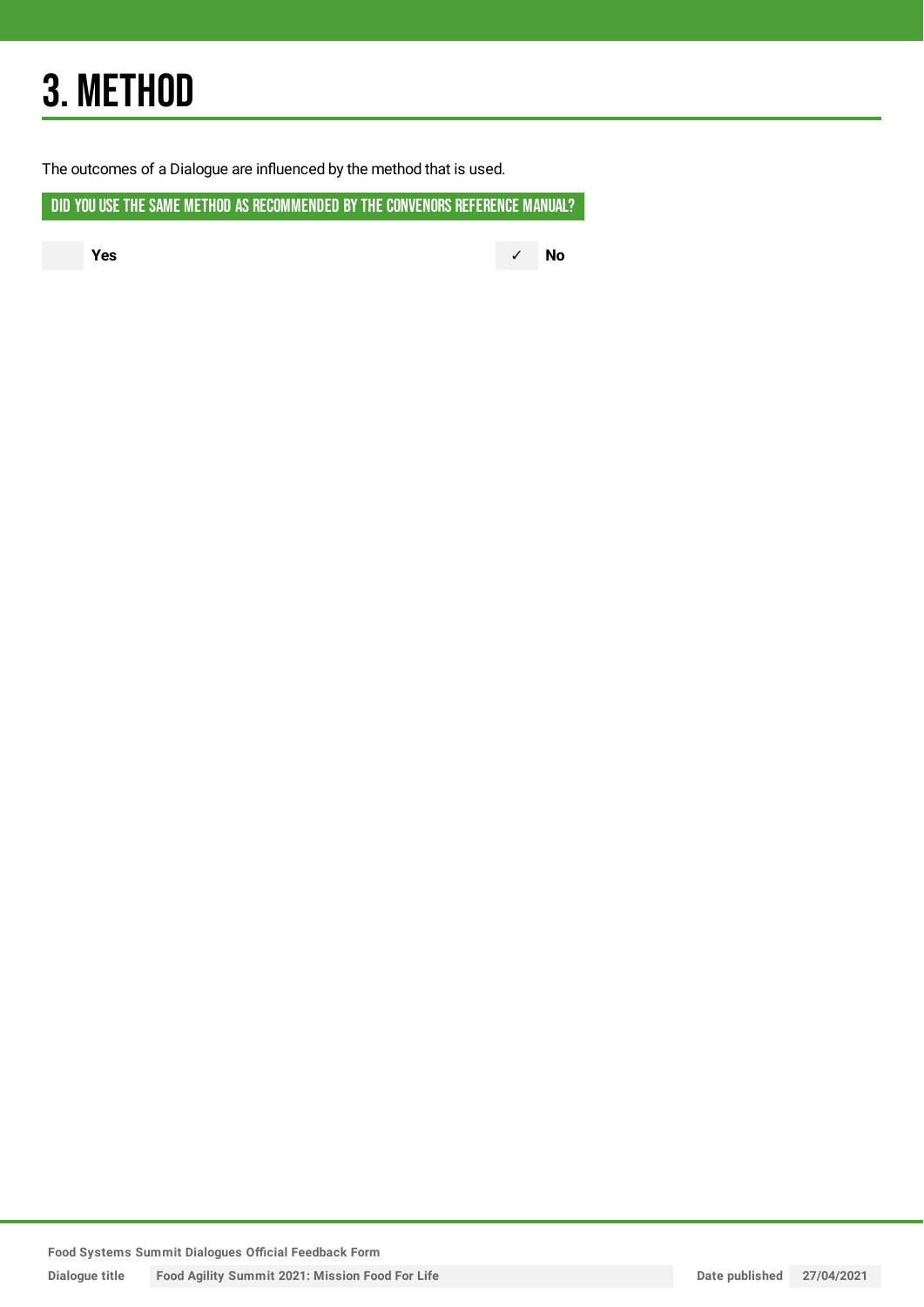## 4. DIALOGUE FOCUS & OUTCOMES

### MAJOR FOCUS

The Food Agility Summit was an interactive virtual event that brought together leaders from the agrifood technology and research sectors. The mission was to explore the trends, opportunities and challenges facing the Australian food system and the role of data and digital technology.

Topics covered include:

- Sustainability as a powerful demand driver
- Environmental services as a new revenue stream for farmers once natural capital is valued
- Cybersecurity in agrifood
- The global agritech landscape and Australia's place in it
- What 'resilience' means mid and post COVID from global companies like Kelloggs'
- What 'industry-led research' means from the perspective of industry
- Amazing research happening today
- Education and research at global SMART Farms
- How venture capitalists are investing in agritech
- Australia's leading agritech scaleups

#### ACTION TRACKS

#### **KEYWORDS**

| $\checkmark$ | Action Track 1: Ensure access to safe and<br>nutritious food for all      | $\checkmark$ | Finance                      |  |
|--------------|---------------------------------------------------------------------------|--------------|------------------------------|--|
| $\checkmark$ | Action Track 2: Shift to sustainable<br>consumption patterns              | $\checkmark$ | Innovation                   |  |
| $\checkmark$ | Action Track 3: Boost nature-positive<br>production                       |              | Human rights                 |  |
| ✓            | Action Track 4: Advance equitable livelihoods                             |              | Women & Youth<br>Empowerment |  |
| ✓            | Action Track 5: Build resilience to<br>vulnerabilities, shocks and stress |              |                              |  |

Policy Data & Evidence Governance Trade-offs **Environment** and Climate

**Food Systems Summit Dialogues Official Feedback Form**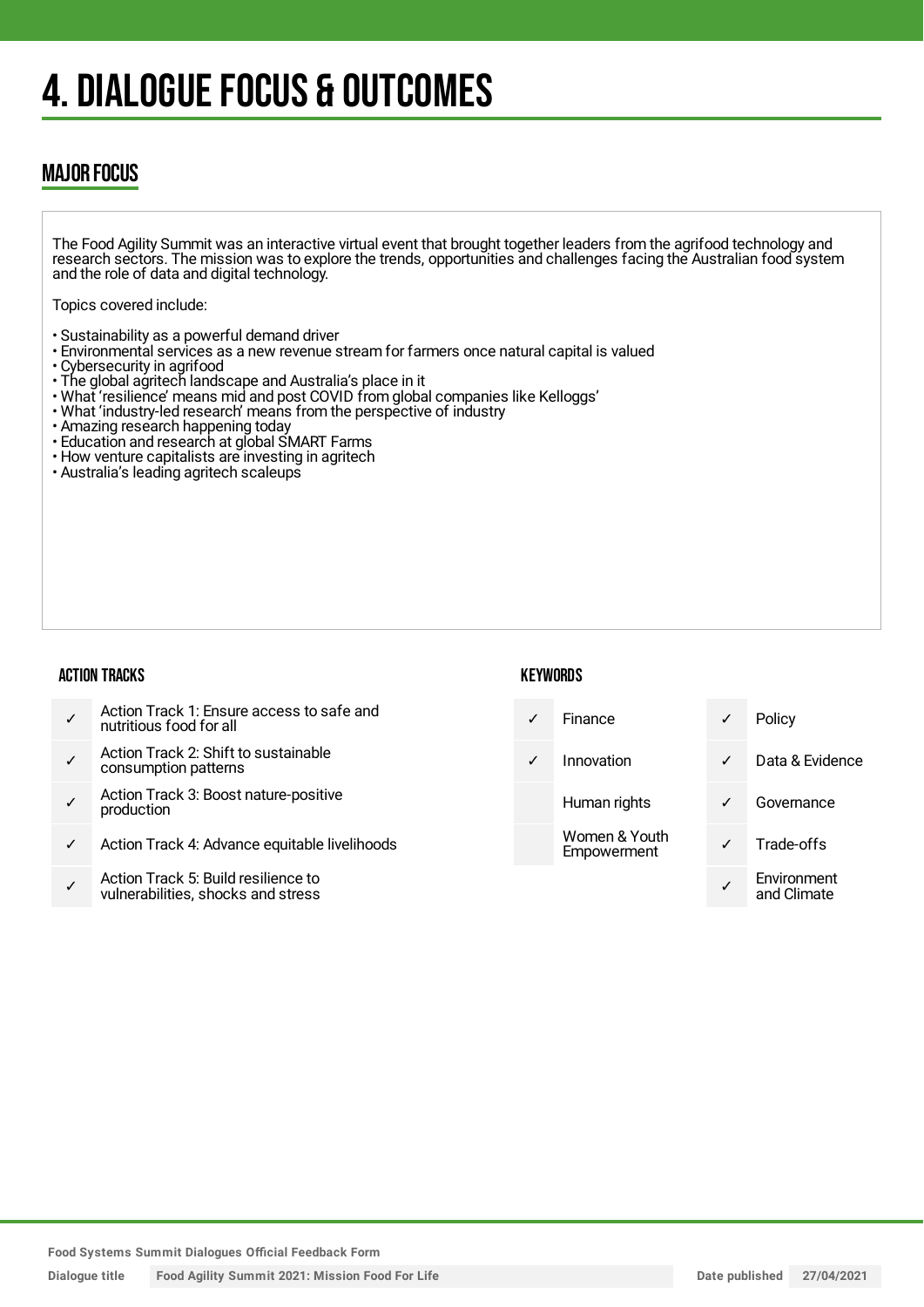### MAIN FINDINGS

It was universally acknowledged in every panel discussion and presentation that collaboration – and effective communication between collaborating parties – was essential to securing our food future. This extended beyond parties contributing to innovative research, projects, and industry transformation as consumers were identified as a key piece of the puzzle. It was noted during the panel 'The Rise of Sustainability, Climate Change, and Carbon Markets as Supply Chain Drivers', that customers are rapidly adopting ethical purchasing behaviours and all members of a supply chain must 'earn' consumer loyalty. This could be achieved through 'radical transparency' and iterative improvement where brands continuously improve their social and environmental credentials and communicate these activities from paddock to plate. This topic was also highlighted in the panel 'Flipping the Research: What does true industry-led innovation look like and how can we make it happen?'.

The theme of sustainability closed a loop between consumers and producers. On the one hand, technology can reveal the transparency of supply chains to align to the rise of digital, values-based purchasing evidenced in Australia's retail sector. On the other hand, the prospect of achieving 5% of farm gate revenue through provision of environmental services seems more possible with the rise of voluntary, private carbon and biodiversity markets which reward farmers for cultivating measurable natural capital.

The 'Agtech' industry was identified as an entirely separate but complimentary industry to agrifood. The discussion 'Hunting Unicorns in a Burgeoning Australian Agtech Industry' explored how the production challenges of the future (e.g. feeding a global population of 10 billion people by 2050) would need to be met by technology. Therefore, agtech investment and adoption needed to be rapidly scaled up to meet these global challenges.

Risk and resilience were explored from many angles, including through the lens of cybersecurity. It was noted that the move to agrifood system efficiency has increased production capacity but also led to 'food security complacency', as traditional risks are reduced and/or better managed but new risks, such as cyberattacks, data theft, and network disruption, remain unmodelled, or are managed in isolation.

#### ACTION TRACKS

- ✓ Action Track 1: Ensure access to safe and nutritious food for all
- ✓ Action Track 2: Shift to sustainable consumption patterns
- ✓ Action Track 3: Boost nature-positive production
- Action Track 4: Advance equitable livelihoods
- ✓ Action Track 5: Build resilience to vulnerabilities, shocks and stress

- ✓ Finance ✓ Policy ✓ Innovation ✓ Data & Evidence Human rights **Governance** Women & Youth Woment V Trade-offs Environment
	- ✓ and Climate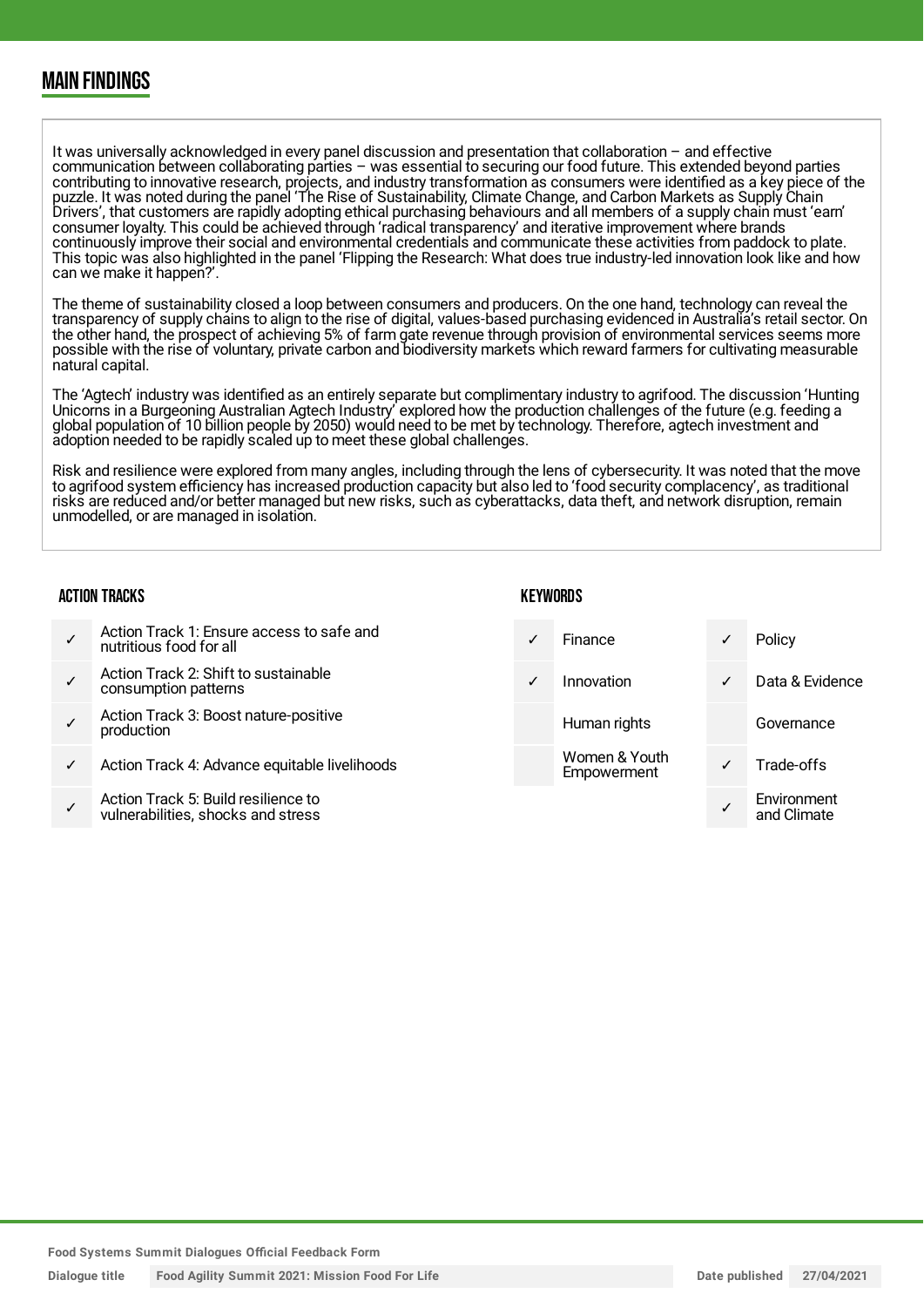Panel 1 - The rise of sustainability, climate change and carbon markets as supply chain drivers

- COVID has seen a ramp up in digital consumer engagement and interest in the sustainability, and the shift seems likely to persist

- Radical transparency will drive sustainable consumption and supply chain collaboration

- Carbon and biodiversity markets offer valuable farm revenue streams if we can evolve the data-driven technologies necessary for markets to scale

#### ACTION TRACKS

| Action Track 1: Ensure access to safe and |
|-------------------------------------------|
| nutritious food for all                   |

- ✓ Action Track 2: Shift to sustainable consumption patterns
- ✓ Action Track 3: Boost nature-positive production
- Action Track 4: Advance equitable livelihoods
- ✓ Action Track 5: Build resilience to vulnerabilities, shocks and stress

| Finance                      | ✓ | Policy                     |
|------------------------------|---|----------------------------|
| Innovation                   | ✓ | Data & Evidence            |
| Human rights                 |   | Governance                 |
| Women & Youth<br>Empowerment |   | Trade-offs                 |
|                              |   | Environment<br>and Climate |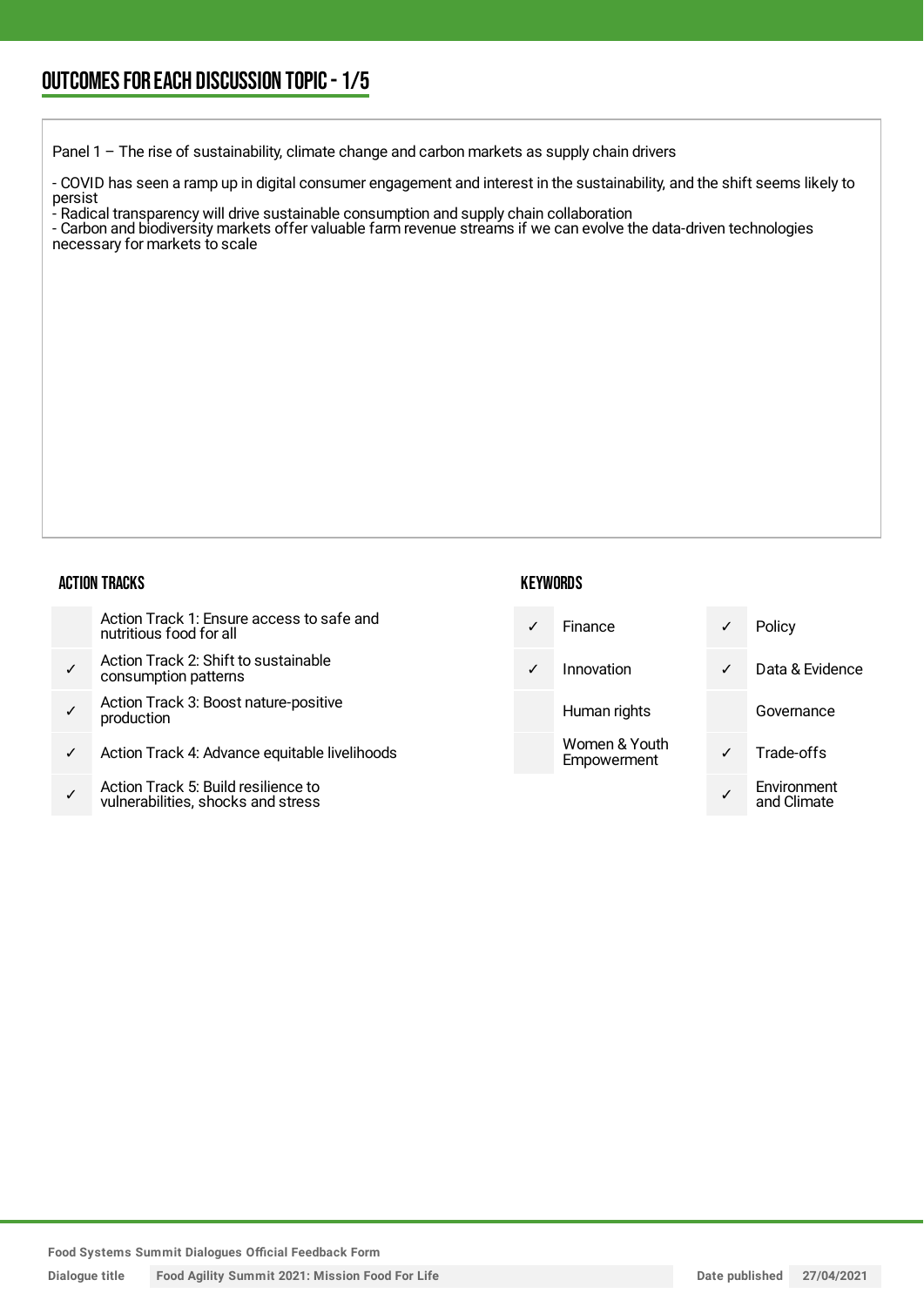Panel 2 – Flipping the research: What does true industry-led collaboration look like and how do we make it happen?

- Australia leads globally in research outputs, but lags in industry-research collaboration.

- Good communication is the cornerstone of effective collaborative relationships, we might not have the same motivations or objectives to participate, but we need to ensure we openly communicate the various perspectives coming into a project so that we can ensure everyone's expectations are acknowledged.

- The Australian Government highly values industry-research collaboration and has launched a range of initiatives including CRCs, AIA and drought innovation funding to foster and promote industry-research collaboration.

#### ACTION TRACKS

|  | Action Track 1: Ensure access to safe and<br>nutritious food for all |
|--|----------------------------------------------------------------------|
|--|----------------------------------------------------------------------|

- ✓ Action Track 2: Shift to sustainable consumption patterns
- ✓ Action Track 3: Boost nature-positive production
- Action Track 4: Advance equitable livelihoods
- ✓ Action Track 5: Build resilience to vulnerabilities, shocks and stress

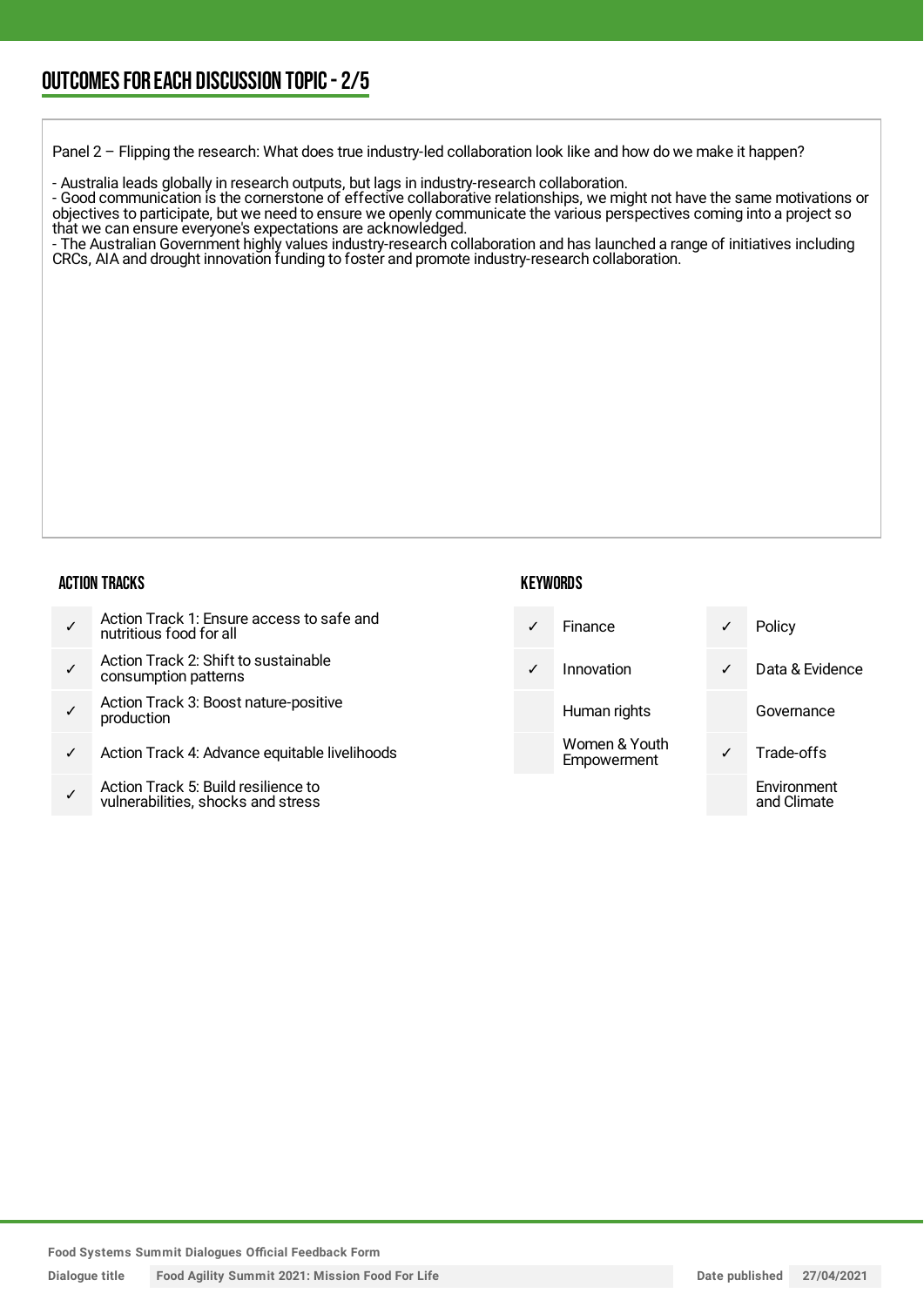Panel 3 – The global SMART Farm network

- We agreed on the importance of integrating financial and sustainability performance indicators in generated data (certainly curriculum/training needs to showcase this type of 'data'- ie should be more than just showing sensor data feeds). Evidencebased commercial relevance is important

- Importance of 'holistic' SMART Farms that includes post-farm-gate with feedback into the farm operations/decision making.

- All SMART Farms engaged early in initiatives related to environmental sustainability/carbon neutrality- there is a strong demand for this by stakeholders.

#### ACTION TRACKS

| Action Track 1: Ensure access to safe and |
|-------------------------------------------|
| nutritious food for all                   |

- ✓ Action Track 2: Shift to sustainable consumption patterns
- ✓ Action Track 3: Boost nature-positive production
- ✓ Action Track 4: Advance equitable livelihoods

Action Track 5: Build resilience to vulnerabilities, shocks and stress

|   | Finance                      | ✓ | Policy                     |
|---|------------------------------|---|----------------------------|
| ✓ | Innovation                   | ✓ | Data & Evidence            |
|   | Human rights                 |   | Governance                 |
|   | Women & Youth<br>Empowerment |   | Trade-offs                 |
|   |                              |   | Environment<br>and Climate |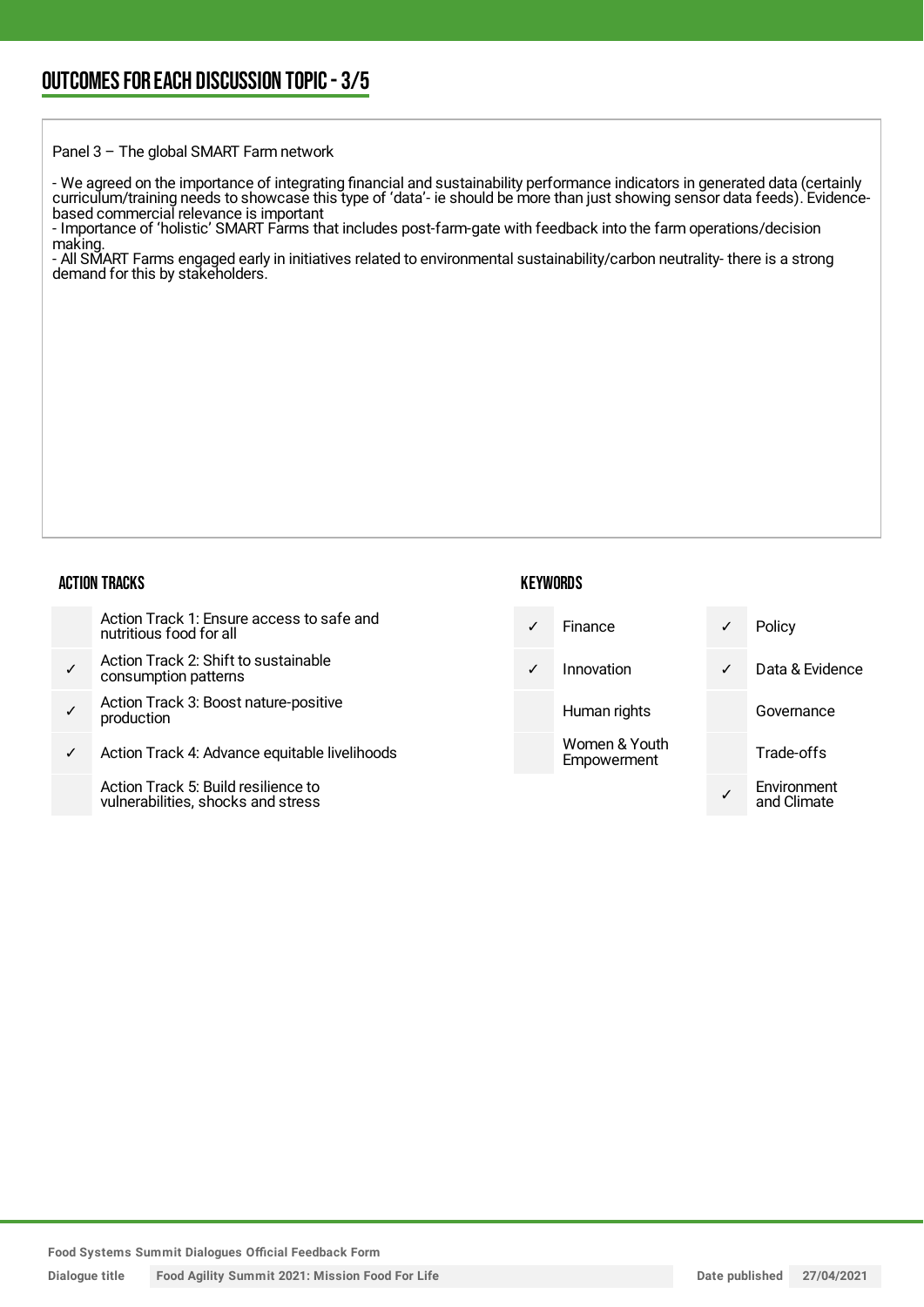Panel 4 – Hunting Unicorns in a burgeoning agtech market

- While Australian agtech scale-ups would like to stay local, most find they must look overseas for capital, as the investment pool within the Australian market is limited and highly competitive. Overseas markets also offer exciting opportunities for companies to 'collaborate and cluster' in the global ecosystem.

- Our panellists called on the audience to contact their super fund and demand investment in agriculture and agtech. Similarly, to call local government and demand investment in the technology to propel Australia's most important primary industry.

- Covid thinned the herd of Australian agtech scale-ups, but those who survived are thriving. With agtech a vital and growing part of the agrifood sector, a 'unicorn' Australian agtech company could be the next Bitcoin, revolutionising the industry. - Agtech is a distinct but parallel industry from agriculture and agrifood, which provides technology solutions to productivity challenges.

#### ACTION TRACKS

|  | Action Track 1: Ensure access to safe and<br>nutritious food for all |
|--|----------------------------------------------------------------------|
|--|----------------------------------------------------------------------|

- ✓ Action Track 2: Shift to sustainable consumption patterns
- ✓ Action Track 3: Boost nature-positive production
- Action Track 4: Advance equitable livelihoods
- ✓ Action Track 5: Build resilience to vulnerabilities, shocks and stress

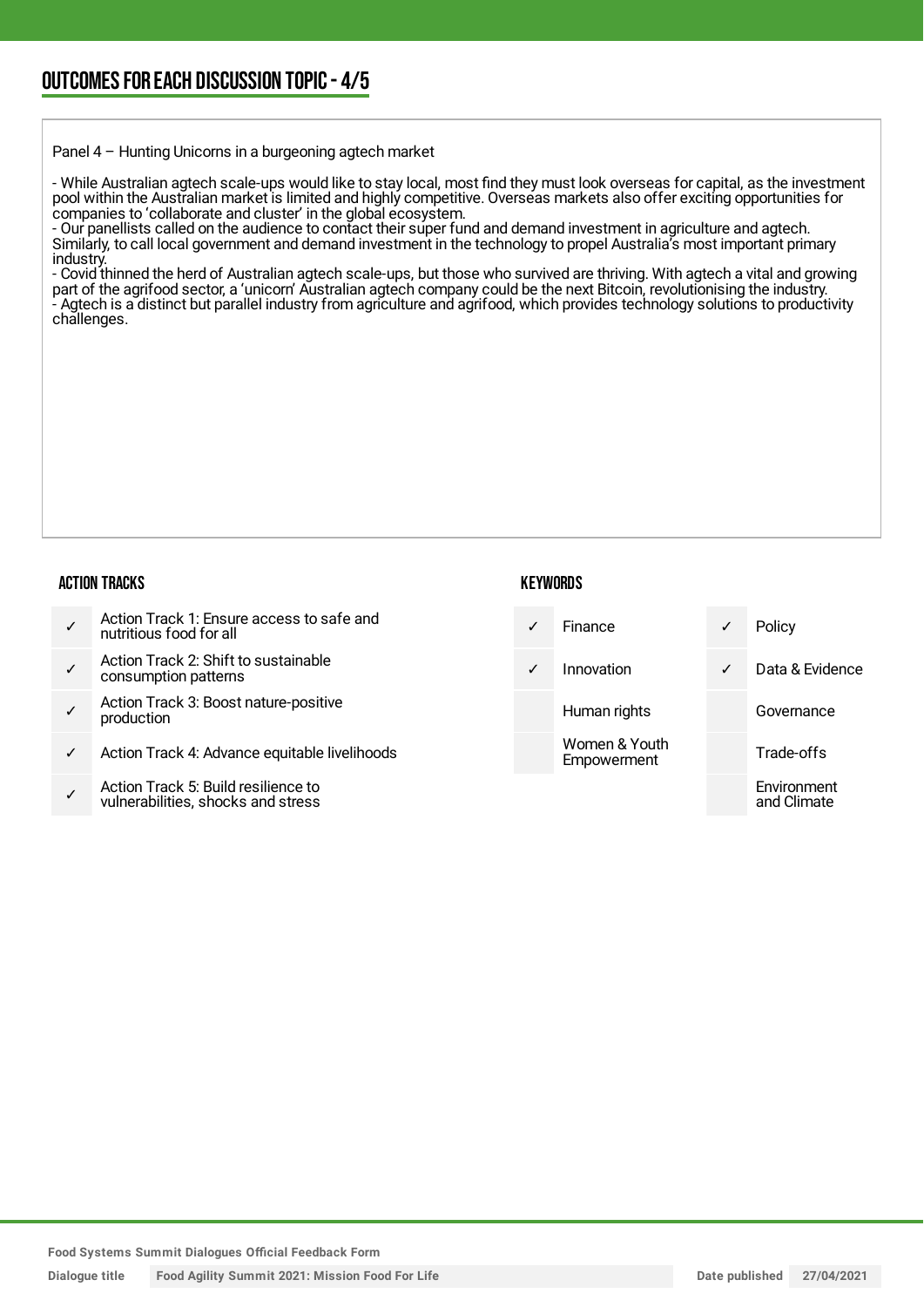Panel 5 – Cybersecurity in food supply chains

- The interconnectedness of industrialised agriculture exposes global food systems to significant 'unmodelled peril', as risk within one sector (e.g. financial services) can have cascading impacts on other industries. Agriculture is particularly at risk of cybersecurity breaches thanks to long and complex supply chains with data points controlled by various entities. - The question of who is responsible for data and cyber security is important. Does the responsibility lie with the customer (e.g. the farmer who purchases software or agtech), or the service provider? In a 'multi-party data ecosystem' overlayed on the physical movement of food from paddock to plate, who is liable along a supply chain if a data breach occurs and other parties are impacted?

Cyber scammers have always been agile and adapted quickly with the cyber risks that Covid presented. All organisations have to learn new lessons, be ready to pivot to address new challenges

#### ACTION TRACKS

| nutritious food for all |  | Action Track 1: Ensure access to safe and |
|-------------------------|--|-------------------------------------------|
|-------------------------|--|-------------------------------------------|

- ✓ Action Track 2: Shift to sustainable consumption patterns
- ✓ Action Track 3: Boost nature-positive production
- Action Track 4: Advance equitable livelihoods
- ✓ Action Track 5: Build resilience to vulnerabilities, shocks and stress